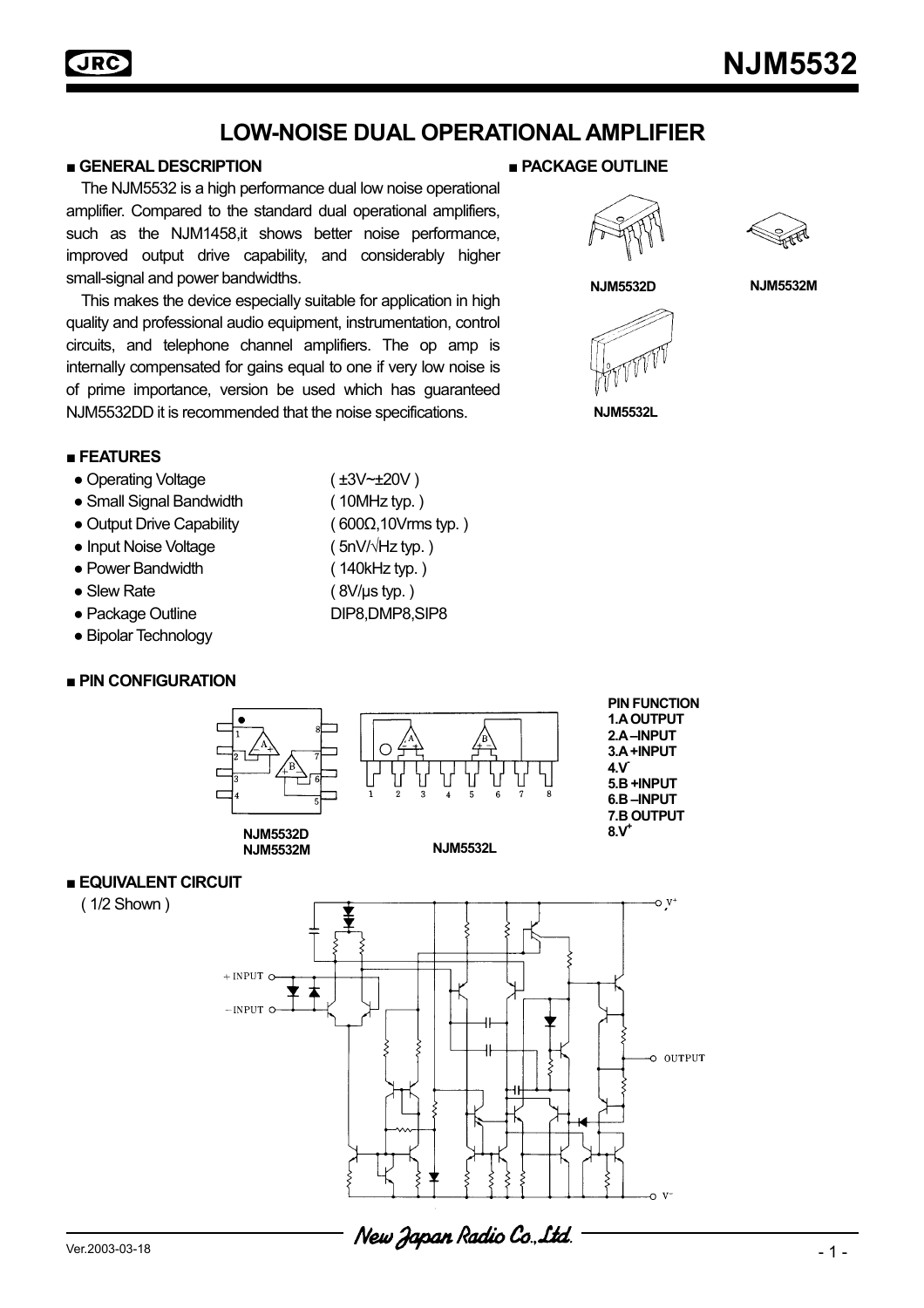## **■ ABSOLUTE MAXIMUM RATINGS**

|                                    |                              |                                                  | (Ta=25°C)    |
|------------------------------------|------------------------------|--------------------------------------------------|--------------|
| <b>PARAMETER</b>                   | <b>SYMBOL</b>                | <b>RATINGS</b>                                   | UNIT         |
| <b>Supply Voltage</b>              | $\bar{V}^{\dagger}N$         | ± 22                                             |              |
| Input Voltage                      | V <sub>IC</sub>              | VtV                                              | N            |
| <b>Differential Input Voltage</b>  | Vıd                          | ± 0.5                                            |              |
| <b>Power Dissipation</b>           | $P_D$                        | (DIP8) 500<br>DMP8 ) 600<br>(note)<br>SIP8 ) 800 | mW           |
| <b>Operating Temperature Range</b> | ${\mathsf T}_{\mathsf{opr}}$ | $-20$ $-175$                                     | °С           |
| Storage Temperature Range          | $\mathsf{T}_{\textsf{stg}}$  | $-40$ $-+125$                                    | $^{\circ}$ C |

( note ) At on a ceramic PCB ( 10x20x0.635mm )

## **■ ELECTRICAL CHARACTERISTICS**

# **DC ELECTRICAL CHARACTERISTICS**

| DC ELECTRICAL CHARACTERISTICS         |                    |                                                     | (V <sup>+</sup> /V=±15V,Ta=25°C ) |      |      |             |
|---------------------------------------|--------------------|-----------------------------------------------------|-----------------------------------|------|------|-------------|
| <b>PARAMETER</b>                      |                    | <b>TEST CONDITION</b>                               | 5532                              |      |      | <b>UNIT</b> |
|                                       | <b>SYMBOL</b>      |                                                     | MIN.                              | TYP. | MAX. |             |
| Input Offset Voltage                  | $V_{IO}$           |                                                     |                                   | 0.5  | 4    | mV          |
| <b>Input Offset Current</b>           | <b>I</b> IO        |                                                     |                                   | 10   | 150  | nA          |
| <b>Input Bias Current</b>             | ΙB                 |                                                     |                                   | 200  | 800  | nA          |
| <b>Operating Current</b>              | $_{\rm lcc}$       |                                                     |                                   | 9    | 16   | mA          |
| Input Common Mode Voltage Range       | $V_{\mathsf{ICM}}$ |                                                     | ± 12                              | ±13  |      |             |
| Common Mode Rejection Ratio           | <b>CMR</b>         |                                                     | 70                                | 100  |      | dB          |
| <b>Supply Voltage Rejection Ratio</b> | <b>SVR</b>         |                                                     | 80                                | 100  |      | dB          |
| Large Signal Voltage Gain 1           | $A_{V1}$           | $R_{L} \geq 2k\Omega$ , $V_{O} = \pm 10V$           | 88                                | 100  |      | dB          |
| Large Signal Voltage Gain 2           | $A_{V2}$           | $R_i \geq 600 \Omega$ . V <sub>o</sub> = $\pm 10$ V | 83.5                              | 94   |      | dB          |
| Maximum Output Voltage Swing 1        | V <sub>OM1</sub>   | $Rl ≥ 600\Omega$                                    | ± 12                              | ± 13 |      | V           |
| Maximum Output Voltage Swing 2        | V <sub>OM2</sub>   | $R_1 \geq 600 \Omega$ , $V^{\dagger} N = \pm 18 V$  | ±15                               | ±16  |      |             |
| <b>Input Resistance</b>               | R <sub>IN</sub>    |                                                     | 30                                | 300  |      | kΩ          |
| <b>Short Circuit Current</b>          | $\log$             |                                                     |                                   | 38   |      | mA          |

# **■ ELECTRICAL CHARACTERISTICS**

## **AC ELECTRICAL CHARACTERISTICS**

 $N=+15V$ ,Ta=25°C)

| <b>PARAMETER</b>                 | <b>SYMBOL</b>         | TEST CONDITION                                                                                                             | MIN. | TYP. | MAX. | unit            |
|----------------------------------|-----------------------|----------------------------------------------------------------------------------------------------------------------------|------|------|------|-----------------|
| <b>Output Resistance</b>         | $R_{\rm O}$           | $A_V = 30dB$ , f=10kHz, R <sub>L</sub> =600Ω, A $V = 1$                                                                    |      | 0.3  |      | Ω               |
| Overshoot                        |                       | $V_{\mathsf{IN}}$ =100m $V_{\mathsf{P}\text{-}\mathsf{P}}, C_{\mathsf{L}}$ =100pF, $\mathsf{R}_{\mathsf{L}}$ =600 $\Omega$ |      | 10   |      | $\%$            |
| Gain                             | Av                    | $f=10kHz$                                                                                                                  |      | 67   |      | dB              |
| <b>Slew Rate</b>                 | <b>SR</b>             |                                                                                                                            |      | 8    |      | $V/\mu s$       |
| <b>Gain Bandwidth Product</b>    | GВ                    | $C_L = 100pF, R_L = 600\Omega$                                                                                             |      | 10   |      | <b>MHz</b>      |
| Power Bandwidth                  | <b>W<sub>PG</sub></b> | $V_0 = \pm 10V$                                                                                                            |      | 140  |      | kHz             |
| Power Bandwidth                  | W <sub>PG</sub>       | $V_0$ =±14V,R <sub>L</sub> =600 $\Omega$ ,V <sup>+</sup> N <sup>-</sup> =±18V                                              |      | 100  |      | kHz             |
| Equivalent Input Noise Voltage 1 | $e_{n1}$              | f <sub>o</sub> =30Hz                                                                                                       |      | 8    |      | $nV/\sqrt{Hz}$  |
| Equivalent Input Noise Voltage 2 | e <sub>n2</sub>       | $f0=1kHz$                                                                                                                  |      | 5    |      | $nV/\sqrt{Hz}$  |
| Equivalent Input Noise Current 1 | In1                   | f <sub>o</sub> =30Hz                                                                                                       |      | 27   |      | pA/√Hz          |
| Equivalent Input Noise Current 2 | In2                   | fo=1kHz                                                                                                                    |      | 0.7  |      | pA/ $\sqrt{Hz}$ |
| <b>Channel Separation</b>        | СS                    | $f=1kHz$ , R <sub>s</sub> =5k $\Omega$                                                                                     |      | 110  |      | dB              |

Note: JRC's general selected products D rank are also prepared for the noise standard (R<sub>S</sub>=2.2kΩ,RIAA,V<sub>N</sub>=1.4µV Max.)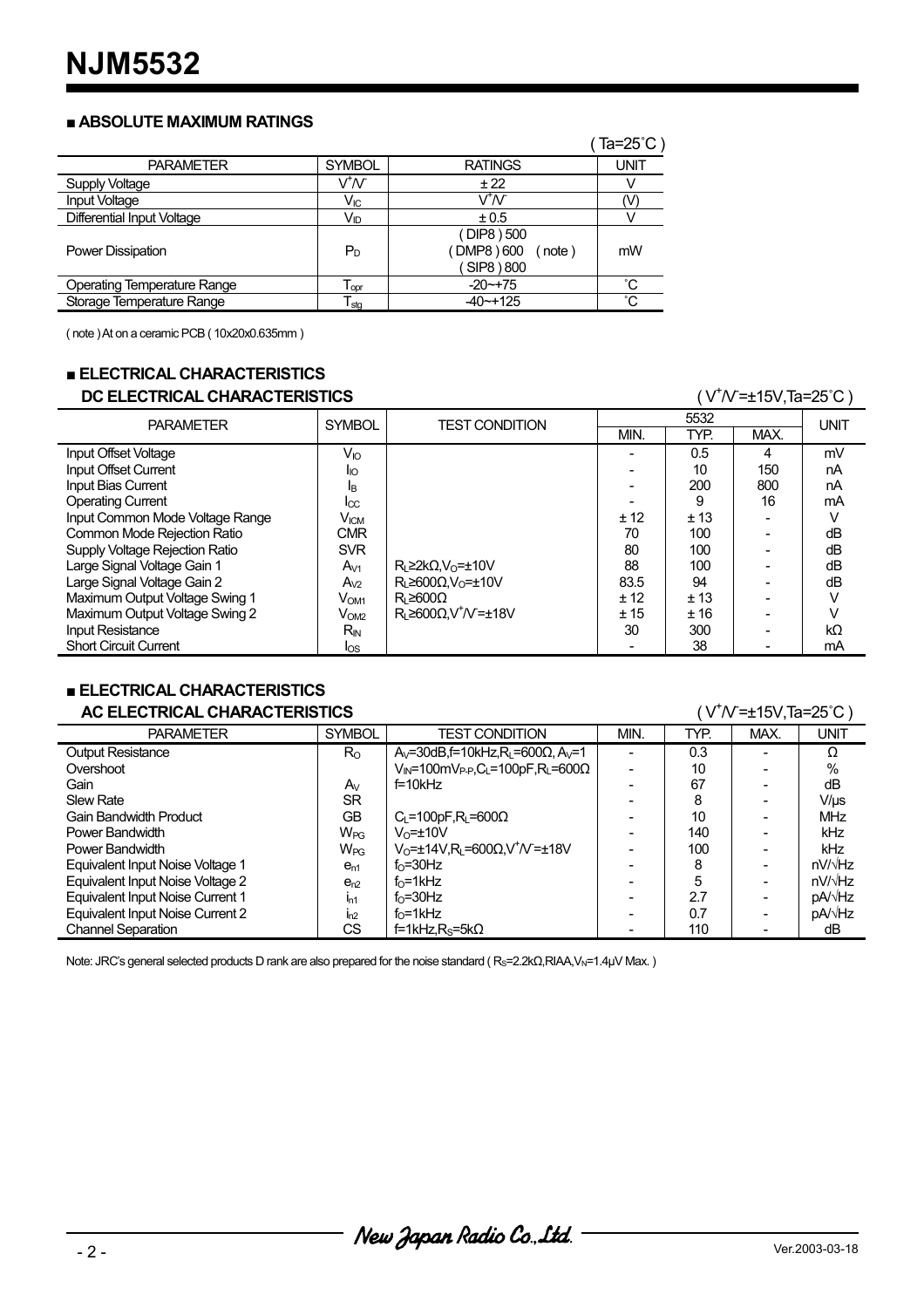### **■ TYPICAL CHARACTERISTICS**











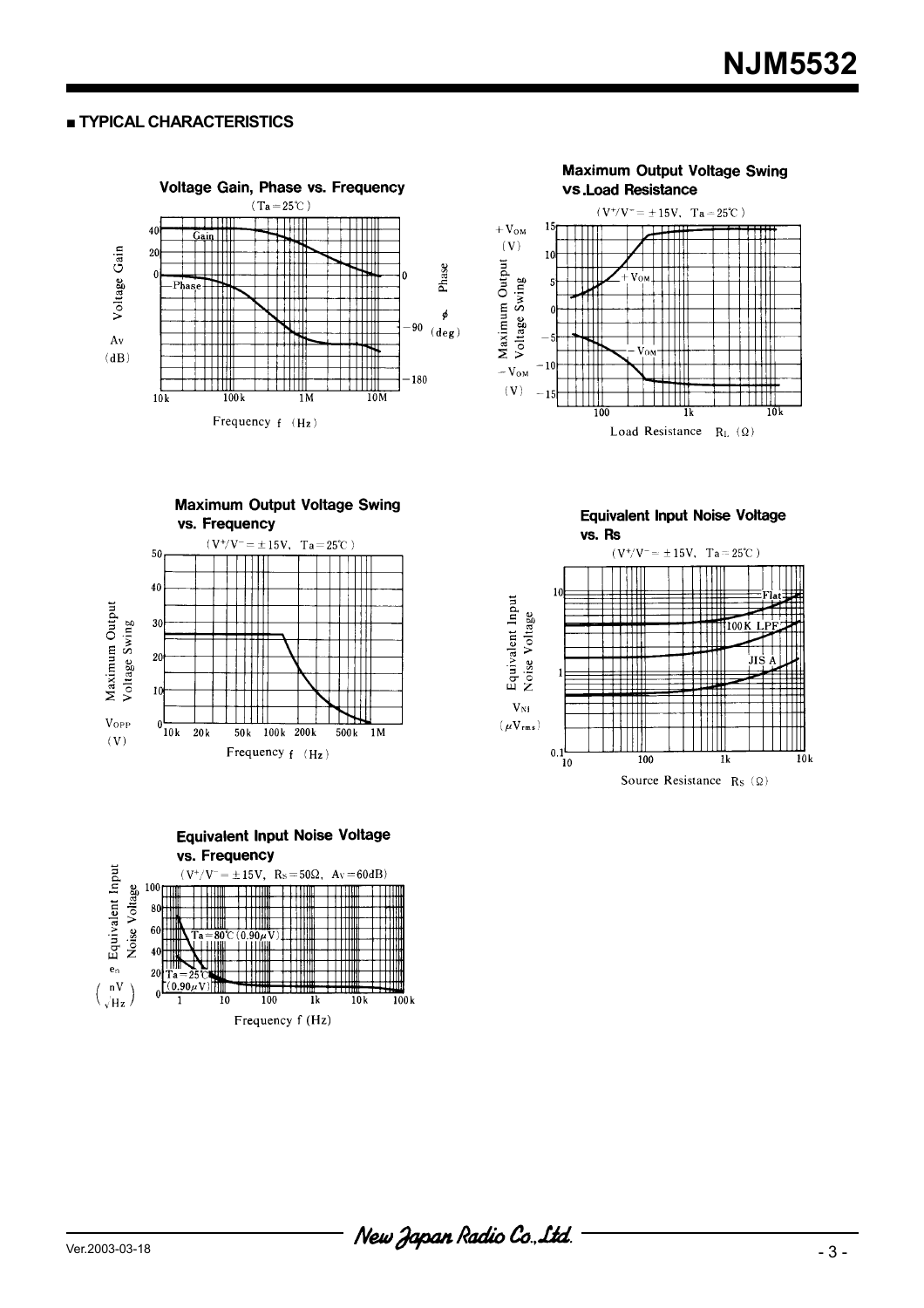## **■ TYPICAL CHARACTERISTICS**





Input Offset Voltage vs. Temperature



Input Bias Current vs. Temperature





**Maximum Output Voltage Swing** vs. Operating Voltage